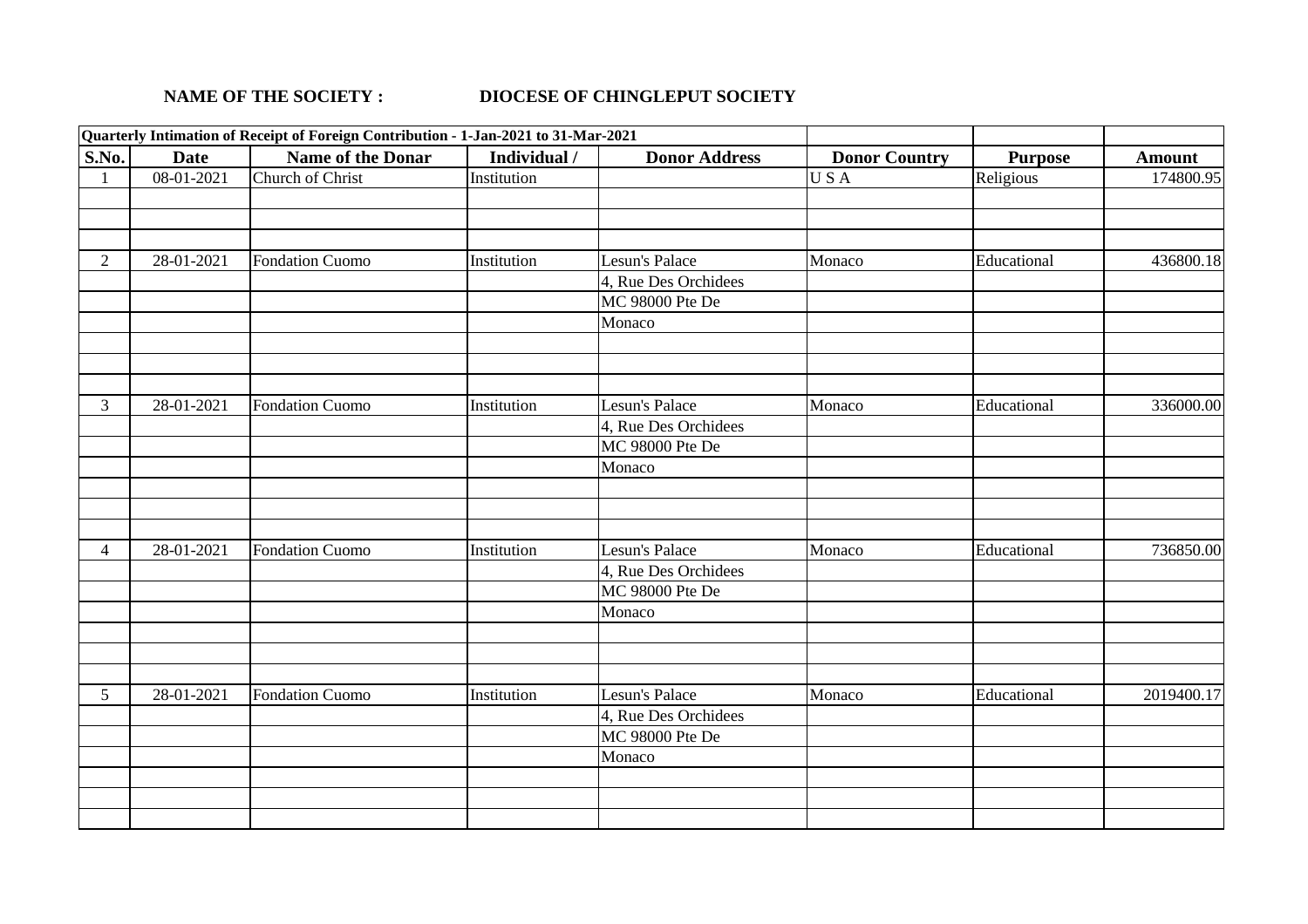| 6              | 18-02-2021       | Diocese of Chingleput | Individual  | <b>Bishop's House</b> | India     | Social    | 434268.00 |
|----------------|------------------|-----------------------|-------------|-----------------------|-----------|-----------|-----------|
|                |                  |                       |             | Thimmavaram           |           |           |           |
|                |                  |                       |             | Chingleput            |           |           |           |
|                |                  |                       |             |                       |           |           |           |
|                |                  |                       |             |                       |           |           |           |
|                |                  |                       |             |                       |           |           |           |
| $\overline{7}$ | 26-02-2021       | Diocese of Chingleput | Individual  | <b>Bishop's House</b> | India     | Social    | 72449.00  |
|                |                  |                       |             | Thimmavaram           |           |           |           |
|                |                  |                       |             | Chingleput            |           |           |           |
|                |                  |                       |             |                       |           |           |           |
|                |                  |                       |             |                       |           |           |           |
|                |                  |                       |             |                       |           |           |           |
| 8              | $01 - 03 - 2021$ | Theresa Mak - Lun     | Individual  | 35 Mimosa Walk        | Singapore | Religious | 274259.36 |
|                |                  |                       |             | Singapore 807882      |           |           |           |
|                |                  |                       |             | Singapore             |           |           |           |
|                |                  |                       |             |                       |           |           |           |
|                |                  |                       |             |                       |           |           |           |
|                |                  |                       |             |                       |           |           |           |
| 9              | 11-03-2021       | Theresa Mak - Lun     | Individual  | 35 Mimosa Walk        | Singapore | Religious | 537861.70 |
|                |                  |                       |             | Singapore 807882      |           |           |           |
|                |                  |                       |             | Singapore             |           |           |           |
|                |                  |                       |             |                       |           |           |           |
|                |                  |                       |             |                       |           |           |           |
|                |                  |                       |             |                       |           |           |           |
| $10\,$         | 18-03-2021       | Diocese of Chingleput | Individual  | <b>Bishop's House</b> | India     | Social    | 154679.00 |
|                |                  |                       |             | Thimmavaram           |           |           |           |
|                |                  |                       |             | Chingleput            |           |           |           |
|                |                  |                       |             |                       |           |           |           |
|                |                  |                       |             |                       |           |           |           |
|                |                  |                       |             |                       |           |           |           |
| 11             | 19-03-2021       | Diocese of Pittsburgh | Institution | 2900 Noblestown Rd    | USA       | Social    | 71940.00  |
|                |                  |                       |             | Pittsburgh            |           |           |           |
|                |                  |                       |             | PA 15205              |           |           |           |
|                |                  |                       |             | USA                   |           |           |           |
|                |                  |                       |             |                       |           |           |           |
|                |                  |                       |             |                       |           |           |           |
|                |                  |                       |             |                       |           |           |           |